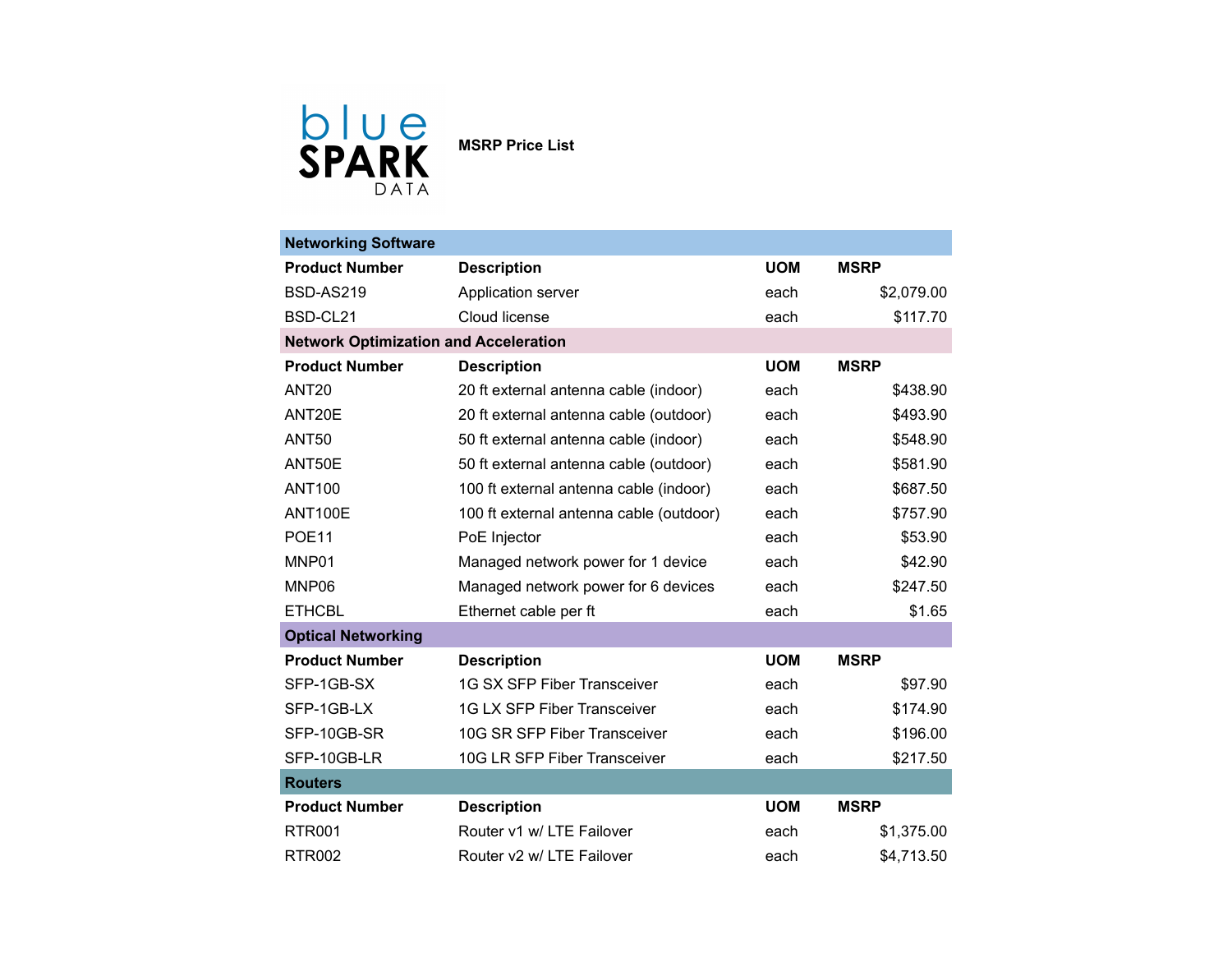| APV1                      | Wireless AP v1                             | each       | \$185.90    |
|---------------------------|--------------------------------------------|------------|-------------|
| APV <sub>2</sub>          | Wireless AP v2                             | each       | \$306.90    |
| <b>Security</b>           |                                            |            |             |
| <b>Product Number</b>     | <b>Description</b>                         | <b>UOM</b> | <b>MSRP</b> |
| CSPLV1                    | Cybersecurity endpoint license v1 (1 year) | each       | \$198.00    |
| CSPLV2                    | Cybersecurity endpoint license v2 (1 year) | each       | \$323.40    |
| CSPLV3                    | Cybersecurity endpoint license v3 (1 year) | each       | \$436.90    |
| <b>LOGAL</b>              | Log aggregation license (1 year)           | each       | \$1,320.00  |
| SECAWRV1                  | Security Awareness License v1 (1 year)     | each       | \$200.20    |
| SECAWRV2                  | Security Awareness License v2 (1 year)     | each       | \$332.20    |
| SECAWRV3                  | Security Awareness License v3 (1 year)     | each       | \$451.00    |
| NETSENV1                  | Network sensor v1 (1 year)                 | each       | \$3,564.00  |
| NETSENV2                  | Network sensor v2 (1 year)                 | each       | \$5,280.00  |
| <b>SSINST</b>             | Sensor installation                        | each       | \$1,650.00  |
| <b>KEY4SECMAN</b>         | 4GB Managed Encrypted USB Key              | each       | \$71.50     |
| KEY8SECMAN                | 8GB Managed Encrypted USB Key              | each       | \$92.40     |
| KEY16SECMAN               | 16GB Managed Encrypted USB Key             | each       | \$202.40    |
| KEY32SECMAN               | 32GB Managed Encrypted USB Key             | each       | \$202.40    |
| KEY64SECMAN               | 64GB Managed Encrypted USB Key             | each       | \$283.80    |
| KEY128SECMAN              | 128GB Managed Encrypted USB Key            | each       | \$422.10    |
| SSD4TBENC                 | Encrypted External Hard Drive 4TB SSD      | each       | \$1,978.90  |
| <b>Storage Networking</b> |                                            |            |             |
| <b>Product Number</b>     | <b>Description</b>                         | <b>UOM</b> | <b>MSRP</b> |
| <b>SNA001</b>             | Storage Networking Appliance v1            | each       | \$9,894.50  |
| <b>SNA002</b>             | Storage Networking Appliance v2            | each       | \$19,723.00 |
| <b>SNA003</b>             | Storage Networking Appliance v3            | each       | \$30,074.00 |
| SNA1TB                    | 1TB add-on option                          | each       | \$1,100.00  |
| <b>SNADR</b>              | <b>Disaster Recovery Option</b>            | each       | \$13,750.00 |
| <b>Switches</b>           |                                            |            |             |
| <b>Product Number</b>     | <b>Description</b>                         | <b>UOM</b> | <b>MSRP</b> |
| SW001                     | 8 port switch                              | each       | \$416.90    |